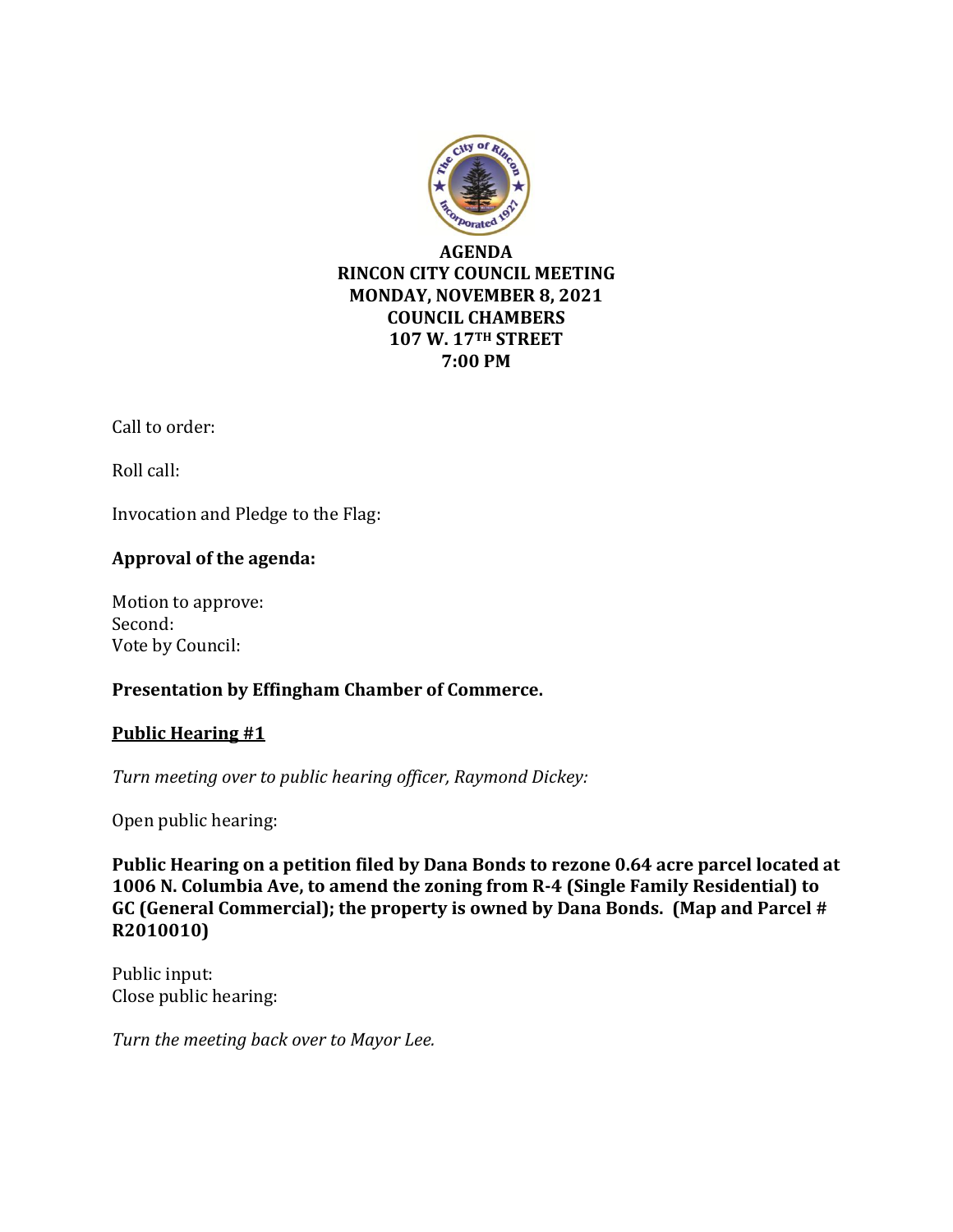**Vote on the first reading on a petition filed by Dana Bonds to rezone 0.64 acre parcel located at 1006 N. Columbia Ave, to amend the zoning from R-4 (Single Family Residential) to GC (General Commercial); the property is owned by Dana Bonds. (Map and Parcel # R2010010)**

Motion to approve: Second: Vote by Council:

#### **Public Hearing #2**

*Turn meeting over to public hearing officer, Raymond Dickey:*

Open public hearing:

**Public Hearing on proposed amendment to the City of Rincon Ordinances to add a new definition of "self-storage facility" to Section 90-361 (Definitions) of the Rincon City Code and amend Section 90-176, General Commercial Zoning District (GC) of the Rincon City Code to add "self-storage facility" as a use permitted by Conditional Use Permit in the General Commercial (GC) Zoning District.**

Public input: Close public hearing:

*Turn the meeting back over to Mayor Lee.*

**Vote on proposed amendment to the City of Rincon Ordinances to add a new definition of "self-storage facility" to Section 90-361 (Definitions) of the Rincon City Code and amend Section 90-176, General Commercial Zoning District (GC) of the Rincon City Code to add "self-storage facility" as a use permitted by Conditional Use Permit in the General Commercial (GC) Zoning District.**

Motion to approve: Second: Vote by Council:

#### **Public Hearing #3**

*Turn meeting over to public hearing officer, Raymond Dickey:*

Open public hearing: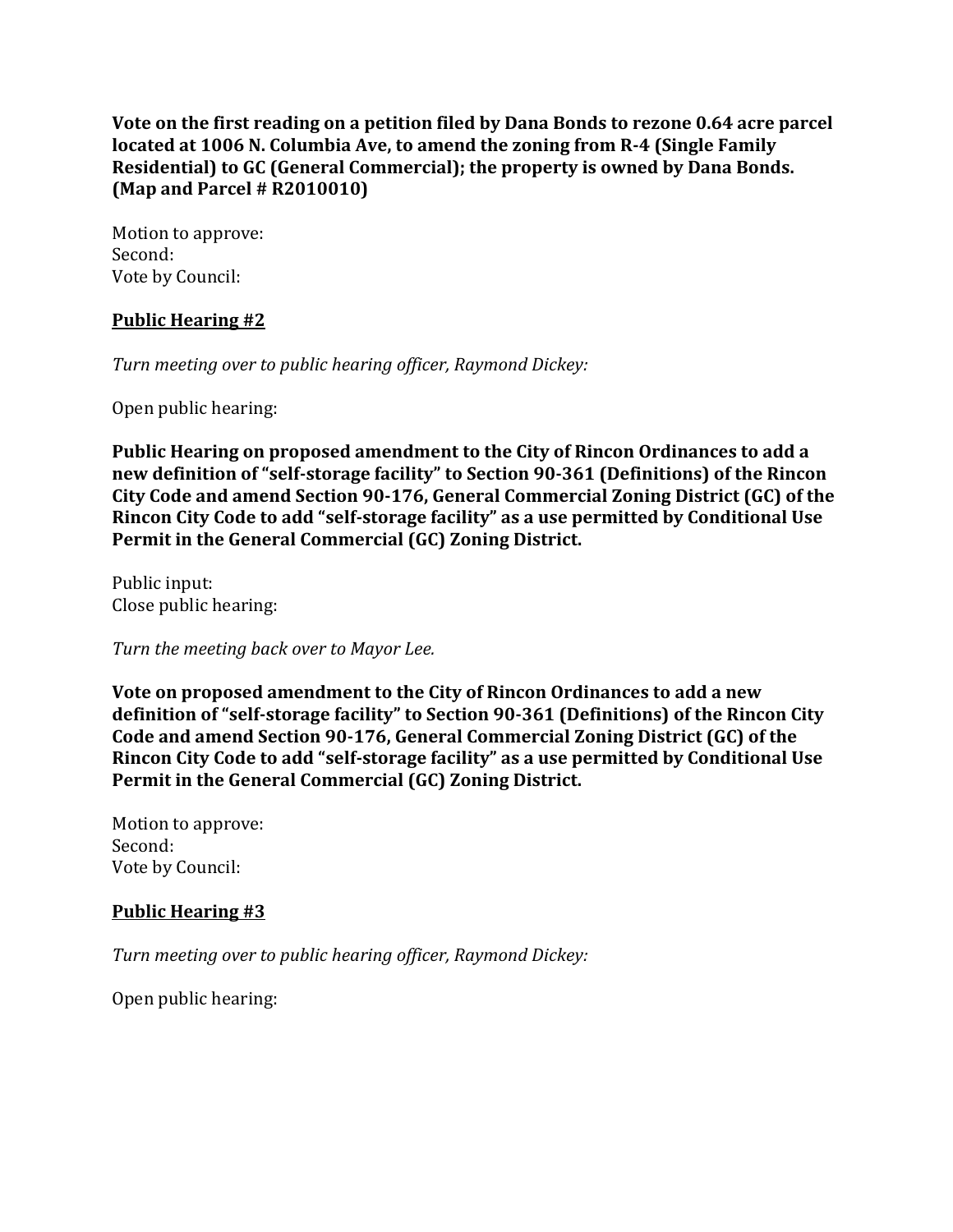**Public Hearing on petition filed by Stop 'N Store requesting a Zoning Map Amendment for 3 parcels located on 0 Ft. Howard Rd to amend the zoning from GC (General Commercial to LN (Limited Industrial); the parcels are owned by Jerry McNair. (Map and Parcel # R2570018 at 0.92 acres, R2570019 at .92 acres, and R2570020 @ 6.18 acres)**

Public input: Close public hearing:

*Turn the meeting back over to Mayor Lee.*

**Vote on the first reading on a petition filed by Stop 'N Store requesting a Zoning Map Amendment for 3 parcels located on 0 Ft. Howard Rd to amend the zoning from GC (General Commercial to LN (Limited Industrial); the parcels are owned by Jerry McNair. (Map and Parcel # R2570018 at 0.92 acres, R2570019 at .92 acres, and R2570020 @ 6.18 acres)**

Motion to approve: Second: Vote by Council:

#### **Old Business:**

**1. Vote on a petition filed by CS Martin, Inc. requesting a variance on the lot width requirements for 82.42 feet located at 110 Barnwell Ave. The property is owned by Scott Martin of CS Martin, Inc. The property is zoned R-4 (Single Family Residential). (Map and Parcel # R2110003) (Tabled at the 10/11/21 meeting)**

Remove from the table: Second: Vote by Council:

Motion to approve: Second: Vote by Council:

#### **New Business:**

## **1. Effingham Herald request approval of a special events permit to host a Hometown Christmas Festival on November 20, 2021 at 1204 N. Columbia Avenue.**

Motion to approve: Second: Vote by Council: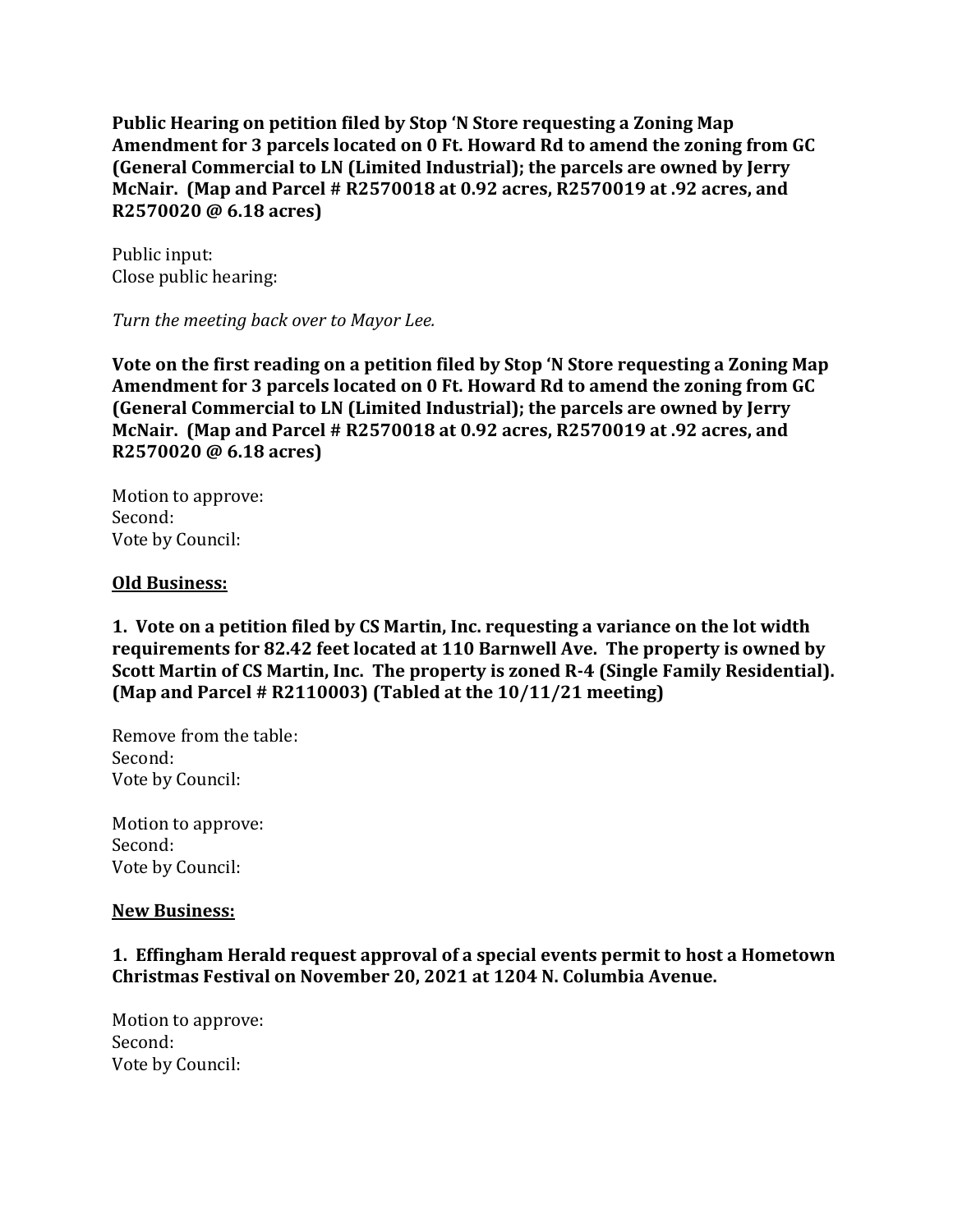**2. R. B. Baker Construction request approval of final pay request and retainage in the amount of \$42,290.00 for the 2021 Rincon TSPLOST – Georgia and Savannah Avenues. LI #320.4100.549102** 

Motion to approve: Second: Vote by Council:

## **3. Sikes Brothers, Inc request approval of pay request #2 in the amount of \$650,391.56 for the 2021 Rincon TSPLOST – 4th Street and Weisenbaker Road. LI #320.4100.549102**

Motion to approve: Second: Vote by Council:

## **4. Griffin Contracting, Inc. request approval of pay request #1 in the amount of \$103,328.90 for the 2021 Rincon TSPLOST – Middleground Road. LI #320.4100.549102**

Motion to approve: Second: Vote by Council:

## **5. Second reading of an ordinance to change the annual flat fee amount for insurance companies transacting business within the City limits from \$50.00 to \$75.00.**

Motion to approve: Second: Vote by Council:

## **6. Administrative Reports:**

(b) City Engineer (h) Wastewater (c) Chief of Police (i) Finance (d) Fire Department (i) Lost Plantation (e) Building/Zoning Dept. (k) Mayor and Council (f) Recreation Dept.

(a) City Manager (g) Water/Sewer/Public Works

#### **7. Executive session to discuss personnel, pending litigation, attorney client privilege, and real estate.**

Motion: Second: Vote by Council: